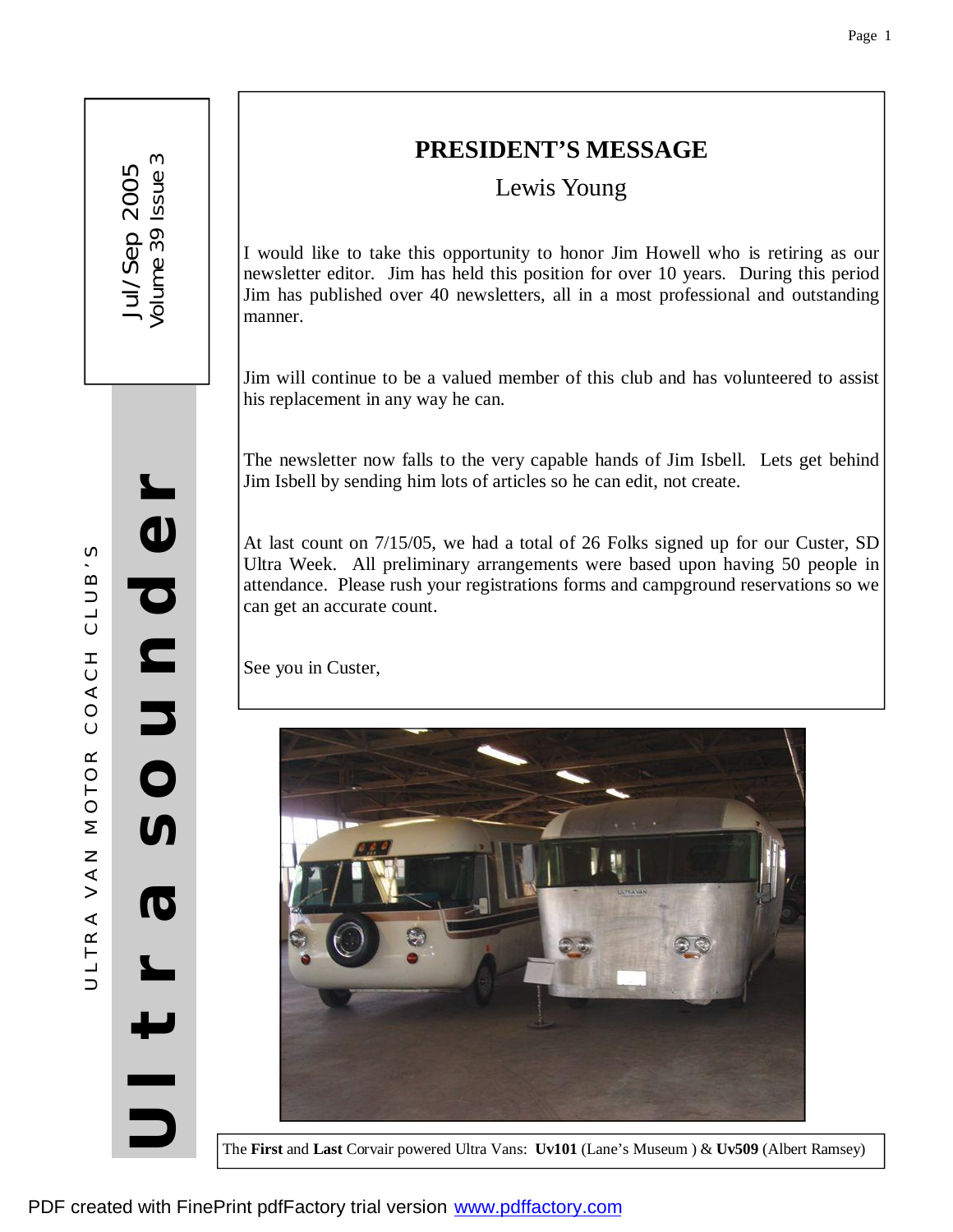## **Ultra Van Rally - Rolling Around the Finger Lakes of New York June 2005 by Nancy Pratt**

It all began with a dream by Carl Potter to have a rolling rally around the Finger Lakes, starting out at his house in Homer, NY. And so it happened, thanks to Carl & Esther Potter. Doug & I were willing to help in any way that we could since we only live 15 miles south of the NY border, south of the Finger Lakes. The rally began unofficially on Sunday, June  $19<sup>th</sup>$  - Father's Day - with the arrival of 4 Ultras: Bob & Ann Cole (NY), Doug & Nancy Pratt (PA), Ron & Martha Zoutendam (IA) who also brought Jean McMasters (FL) and Norm & Marion Helmkay (Ontario). The following afternoon/evening we were joined by Jim  $\&$ Roy Davis (KY) and Paul Piche & Barbara (MI). Counting Potter's coach we made a total of 7 Ultras traveling together, which brought quite a few stares!

On **Monday** morning Carl made arrangements for our group to tour a large dairy operation (850 milking dairy herd) that is visited by guests from many foreign countries. It certainly was an impressive operation. A portion of the farm land was previously owned by Esther so they were quite willing to show us around.

**Monday** afternoon we were off to a local Military & Model Railroad Museum, owned by a man who has been collecting trains and military items for 60 years, ranging from the Civil War to Desert Storm. His private collection was unbelievable.

That evening Esther treated us to strawberry shortcake and the Pratts supplied some good Finger Lakes wine that was voted some of the best in the world, according to a newspaper article.

On **Tuesday** morning, now that everyone had arrived and the rally was officially ready to begin, we headed off to take a "windshield" tour of Cornell University, Carl & Esther's alma mater. We met Carl's friend and Esther's daughter, who drove us around in two vans. On campus we managed to get a nice group picture taken by Ezra Cornell's statue, but one of the highlights was having Doug & Paul pose under the "Two Naked Guys Café" sign for us! From here we drove through Ithaca, which is about as hilly as San Francisco! Unable to shift down, Ron's brakes were overworked and gave him trouble (more about shifting and Eclips later.) We ate lunch in Watkins Glen but didn't have time to check out their beautiful Gorge. Those from outside the area will just have to come back sometime to check it out.

Then it was off to the Corning Museum of Glass, with our own special tour guide, which is an interesting story in itself. Last fall while parked in a grocery store parking lot, a man talked to Doug about our Ultra while I was picking up a few last minute groceries. He told Doug that he was a weekend supervisor at the museum and that if we ever wanted to tour the museum, just call him and he'd get us in free. We called him, told him about our group of Ultras coming through Corning on a Tuesday and he said that he'd be glad to give us a tour because "we are compatriots of sorts since we are both interested in preserving old things." And what a privilege it was to have Mr. Frank Starr pointing out the highlights to us. Some of us had been through the museum on our own before but never in this way. Frank asked us where we'd be staying for the night and was pleased to hear that we'd be staying at Camp Bell Campground in Campbell, NY since his brother was also staying there. He came by that evening and then we got to return the favor and became the tour guides. Also an interesting side note about the campground is that Doug and I belong to a square dance camping club that meets there 5 times a year. The owner was excited to see 6 more Ultra Vans! Total day's rolling mileage = 83 miles.

Our plans changed for some of us on **Wednesday** morning. Ron decided that he couldn't leave the campground until he fixed his transmission problem. Paul volunteered to stay to help, along with Jim & Roy Davis and Jean McMasters. Barbara & Martha went in our Ultra Van, along with Helmkays, Coles and Potters in their Ultras to see the Glen Curtis Museum in Hammondsport. Here again, because staff was impressed with our campers, we got a special guided tour and felt lucky again. Glen Curtis was one of the first to fly an airplane and made the first travel trailer. From here we had expected to tour some of the wineries that make the Finger Lakes famous but Carl Potter had engine problems that needed to be fixed first. So 2 out of 7 campers were "down." We had a call from Ron saying they found a broken E-clip but needed to order some gaskets overnight from Clark's Corvair but Norm realized that he had some along with him, so off Helmkay's went, along with Barbara & Martha, to come to Ron's rescue. Doug & Bob Cole tried several things to fix Carl's problem, which seemed like he wasn't getting fuel but Carl's problem ended up stumping everyone. Thanks to cell phones to keep in touch, we decided that repair jobs were finished enough to move on. We met at Miller's Essenhaus Amish Restaurant in Penn Yan for supper, except for Helmkay's who thought that we were just all going to meet at the next campground because of the shuffled day. That evening we did all meet at Waterloo Harbor Campground, not great on bath facilities but we did line up the Ultras for a good "photo op." Total day's mileage  $= 73$  miles.

**Thursday** morning we all went to a Mennonite gro-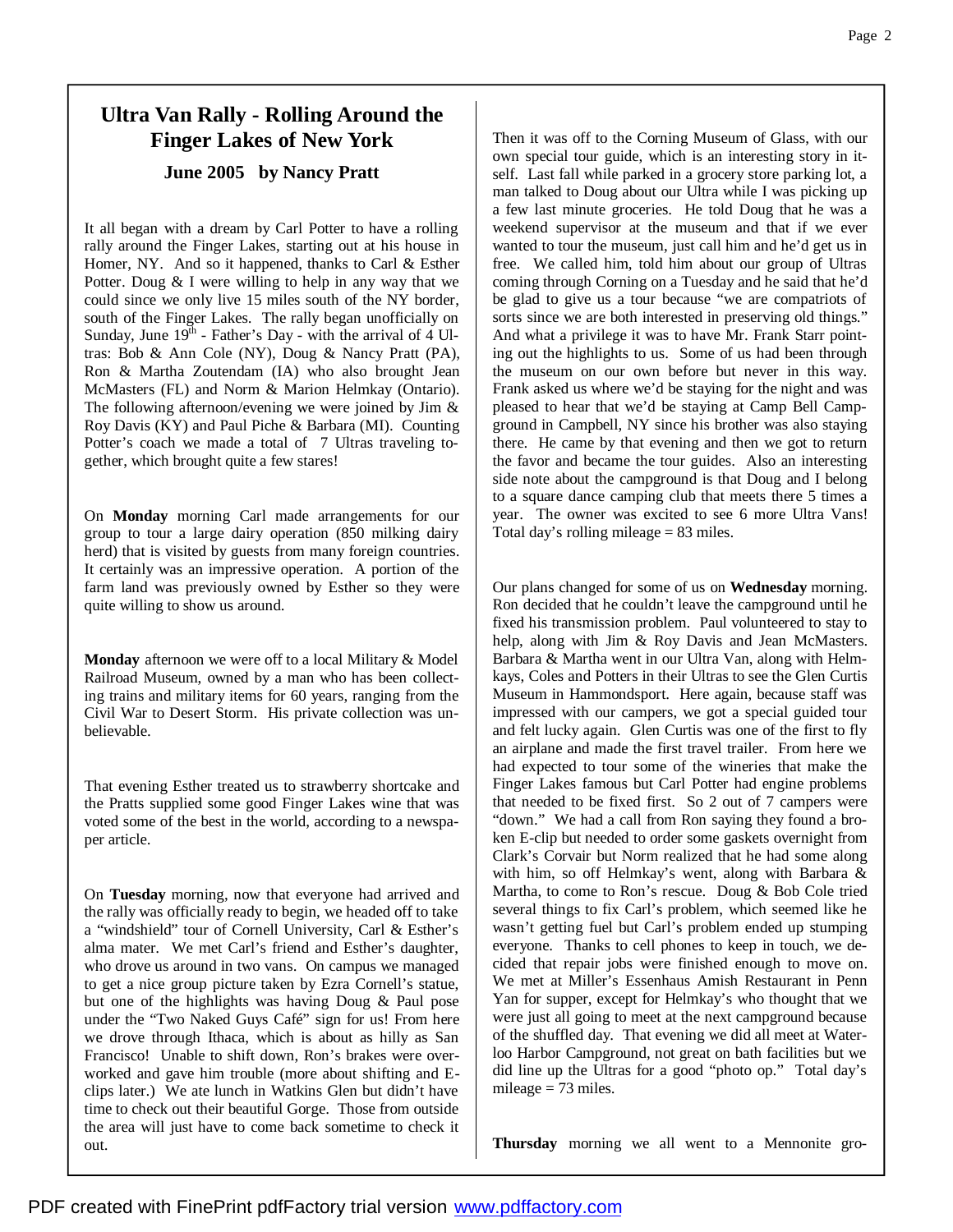cery/bulk food store that Esther recommended. Time to pick up some more delicious New York strawberries! From here we went to the National Women's Hall of Fame and the Women's Rights National Historic Park in Seneca Falls. No, their flag is NOT a burning bra! At the Hall of Fame, Bob Cole kept looking at the pictures of women to find the one who invented the headache. The woman who "caught" Norm Helmkay's eye was a Native American whose last name was "Mankiller." I think that's when interested in seeing Sampson Military Museum since he went to boot camp there during World War II. We were interested in going there too since my father was also there for boot camp.

Pratts & Coles continued south and got to see the 215 foot Taughannock Falls which we skipped at the beginning of the rally due to a detour. Then it was back through hilly Ithaca on our way

the guys decided to move on! The ladies did get a g o o d g r o u p p i c t u r e . (And, yes, Paul, we do appreciate our men who keep the Ultras running!)

R a t h e r than heading further s o u t h , Helmkays h e a d e d back to Ontario to work in their new l a w n . Carl & E s t h e r headed for home to a t t e n d Esther's g r a n d daughter's h i g h s c h o o l g r a d uation. The



back to Potter's house. We had a very nice supper at a seafood/fish r estaur ant. We got back to Potter's to find that Jim & Roy had also just a rri ved . Later Carl & Esther returned from the graduation ceremony. The odd thing was that the power was off so we w e r e " roughing it" for a while. Today's total  $mileage =$ 98 miles.

**F r i d a y**  morning had us all saying our goodbyes to Carl & Esther. They certainly had a lovely spot

rest of us headed south to a small winery at the top of Seneca Lake for some wine tasting. Yes, we finally made it to a winery!

From here, some of us went in different directions. Ron, Martha & Jean headed to Skaneateles to visit Jean's nephew. Jim & Roy met them there for supper. Paul & Barbara headed back to the Curtis Museum since Paul had missed seeing it and then planned to hurry back to Michigan for a wedding. Bob & Ann Cole were

for us to gather at their home. We thank them for following through with a dream. It was a fun rally. We traveled a total of 254 rolling miles from Homer and back to Homer.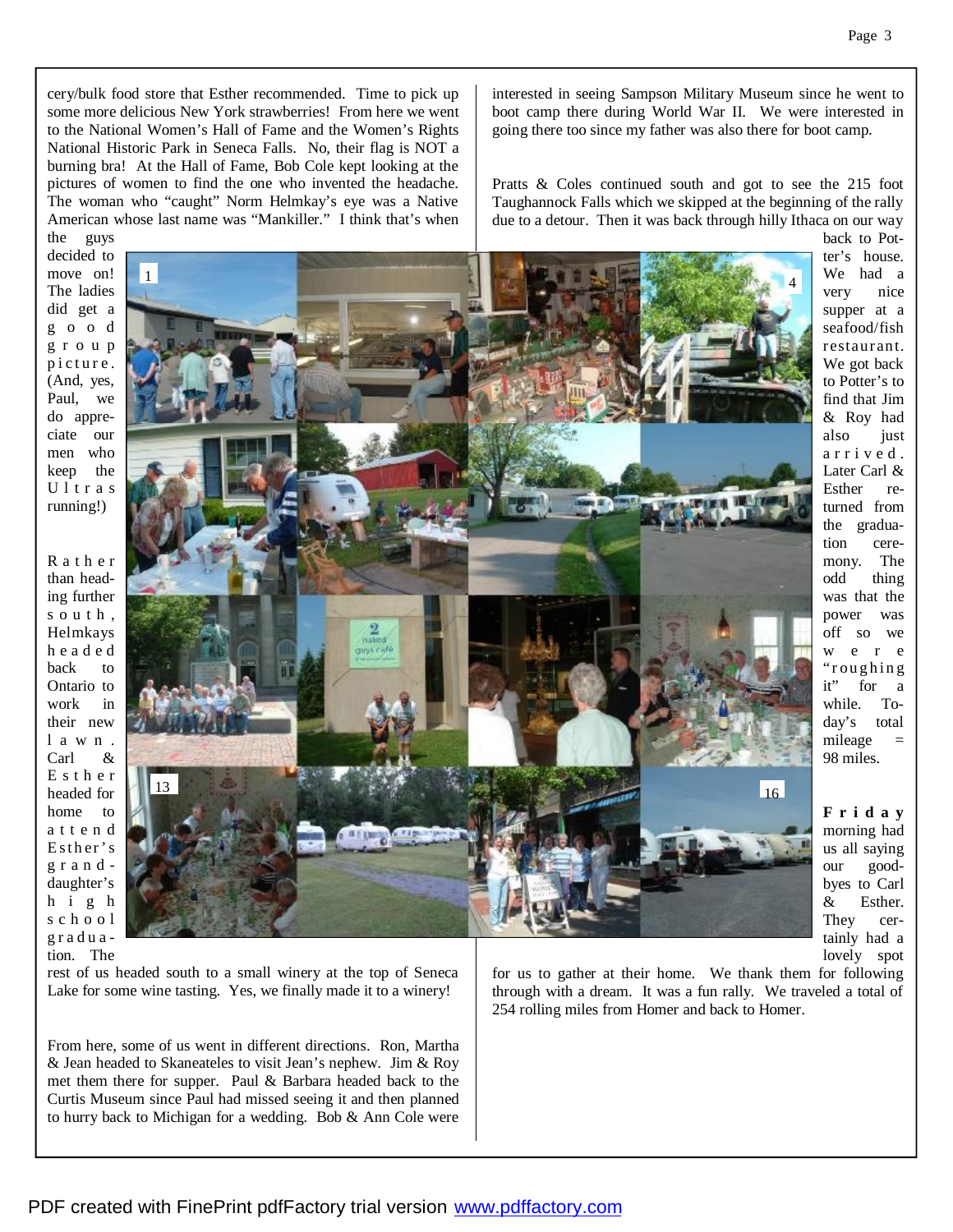

## **CORSA 2005 National Convention**

## **Joint Meeting - Group Ultra Van & Ultra Van Motor Coach Club**

Red Lion on the River Hotel Portland, Oregon Friday - July 29, 2005

Minutes submitted by **Roy Davis**, Secretary **GUV**

**GUV** President, **Bob Galli** opened the meeting at 3:00 p.m.

Minutes of the previous meeting June 18, 2004, were read. **Diane Galli** moved and **Forrest Gist** seconded approval of the minutes as read; motion carried.

**GUV** Treasurer **Diane Galli** presented the Treasurer's report. **Shelley Young** moved and **Forrest Gist** seconded approval of the Treasurer's report as read. Motion carried.

**Old Business** - **Bob Galli** reported having tried copper plating differential shafts to a thickness of .002 in; it appears to work and he has done three at a cost of \$100. **Jim Davis** reported that both he and **Clyde Stanton** have had excellent results with welded pinions done by **Howard Boso**. **Bob Galli** then briefly explained problems Ultra Vans have with differential shafts. Discussion ensued.

**New Business** - **Bob Galli** explained the difficulties inherent in maintaining two separate organizations dedicated to Ultra Vans. He pointed out that most of the members belong to both clubs. He also profusely thanked **Christy Barden** for his many contributions to founding and maintaining **GUV** through the years. Christy responded that he is all in favor of merging the two clubs. **Bob Galli** then turned the podium over to **UVMCC** President, **Lew Young**

**Lewis Young** began by explaining that before a merger can occur, there must be several changes made in **UVMCC's** by-laws, some of which involve streamlining operations and others to bring it into compliance with **CORSA** chapter requirements. Among decisions already agreed upon, **UVMCC** will be the name because it is already incorporated under California law and its by-laws will prevail. "**Whales on Wheels**" will endure as the official newsletter. Merger matters will be addressed in detail at the upcoming **UVMCC International Rally**, *October 11-17, 2005*, in **Custer, South Dakota**.

There being no further business, **Forrest Gist** moved and **Shelley Young** seconded adjournment of the meeting; motion carried at 3:30 p.m.

| New contact information for Richard and Gayle Finch:  |                                                                                                                                                                                                          |
|-------------------------------------------------------|----------------------------------------------------------------------------------------------------------------------------------------------------------------------------------------------------------|
| : *e-mail: $rfgefinch@wmconnect.com$                  | This means that our P.O. box is no longer active, and that our<br>office phone and fax numbers are no longer active! Just use<br>the new Contact listed above. . Thanks, Richard Finch, RE-<br>TIRED!!!! |
| * cell phone, Richard : 1-505-430-1258                |                                                                                                                                                                                                          |
| * cell phone, Gayle: 1-505-439-9452                   |                                                                                                                                                                                                          |
| * snail mail: 1418 Apple Ave, Tularosa, NM 88352-2006 |                                                                                                                                                                                                          |

**IMPORTANT! UVMCC** dues are **DUE**! Send to **Diane Galli** (see back cover). If you want an electronic (pdf) version of this newsletter contact **Bob Galli** or **Jim Howell.** If you have a **NEW email address… PLEASE** send it to **Diane Galli** and **Roy Davis**. It's the best way for us to stay in touch. Finally, I have enjoyed being your Editor and I may do it again someday. As Roy and Dale would say: **"Happy Trails to you until we meet again." jim howell**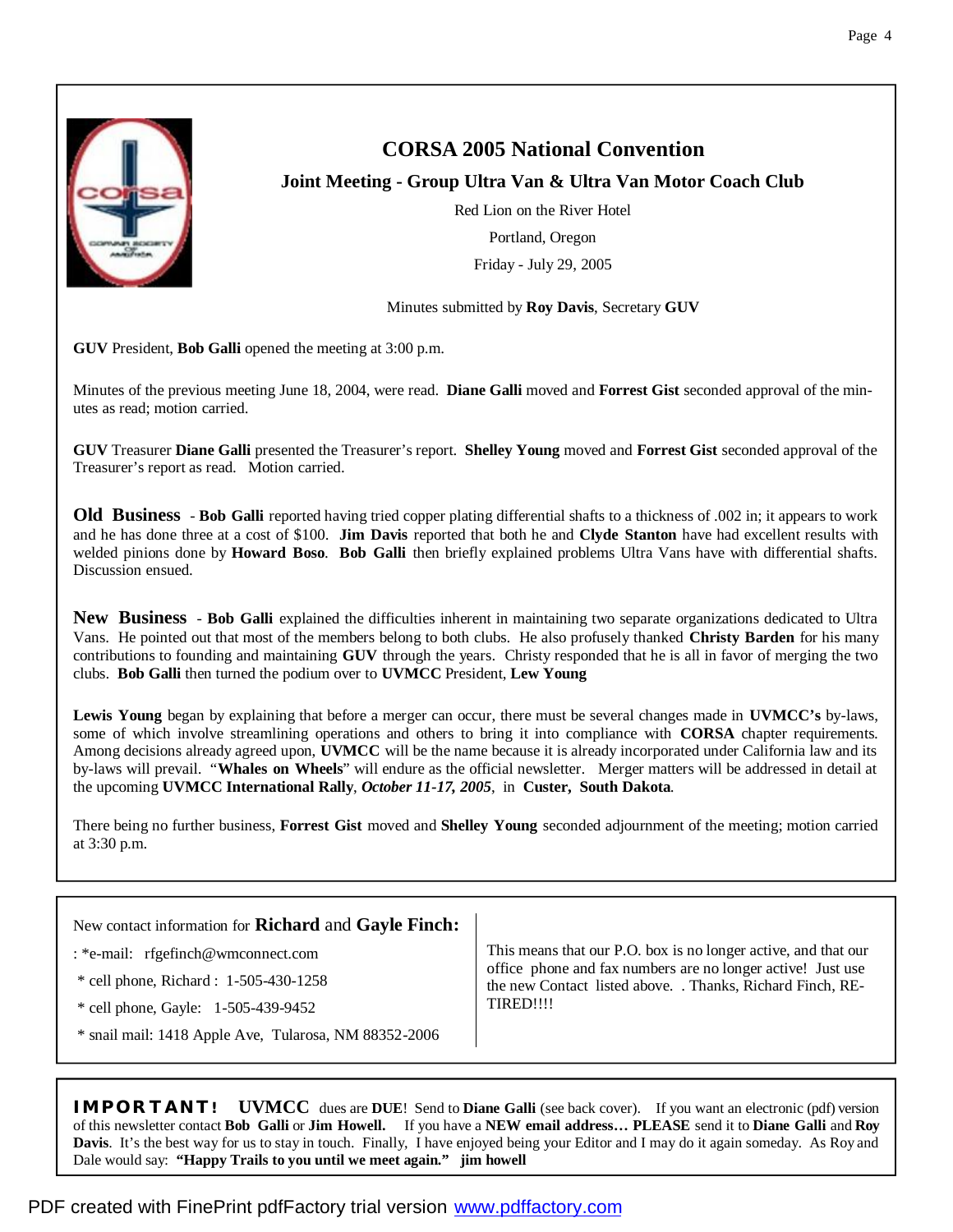# **2005 Ultra National Rally**

The setting was in Custer, South Dakota. Custer and the surrounding area is heavily laden with many interesting sights and rich in history. There were multi-colored domestic rabbits running around our campground, some saw mountain goats and Bison in surrounding areas. The weather was great with days of comfort and the chill of fall at night.

Thanks to faithful members we had **12 Ultra vans**, 1 trailer, 2 cars and 3 other brands. Members and Special Guest in attendance were: Lew & Shelly Young, Bob & Diane Galli, Jim & Roy Davis, Norm & Marion Helmkay, Kevin & Leslie Sullivan, Forest & Sally Gist, Clyde & Kaye Stanton, Dan & Betty Reinhardt, Pat & Mary Kennedy, Norm & Brenda Standal, Ron & Martha Zoutendam, Donna Oppelt & Bill Johnson, Larry Foreman & Friend(Ritt), Doug & Meg Bell(Meg's Sister Sheila), Doug & Nancy Pratt(Doug's Brother Mike), Ed & Jane Harrison(Son) David Harrison, Cliff & Robyn Shattuck(sons David & Brian), Howard & Marsha Boso.

The Rally was kicked off **Sunday** Sept. 11th with arrivals & late registration. A great steak dinner was furnished by our host Lew & Shelly Young. As time approached to eat, we had to send out a rescue team to bring in Doug & Meg Bell. Thanks to Forest Gist, Jim Davis and Howard Boso, we were all relieved to find the Bell's troubles to be minor and have them all still arrive in time to have some good food.

Every morning coffee & goodies were served as usual. There were ongoing chats, unofficial & official Tech Sessions for the fellows. There was a silent auction, a tour of coaches, a wonderful potluck and a great campfire to warm our hearts. We played Ultra Bingo. And of course we had the hilarious Yankee Swap to lighten our hearts and our coaches. We attended Regional, Board and General Meetings to discuss business and important proceedings of the club.

Along with the great efforts of Lew and Shelly, Ed and Jane Harrison helped tremendously guide them in their endeavors to make this rally a great success. Jane had connections that made it possible for the club to have access to a small bus of which was well used to help us get out to see the many sights and events to add to our enjoyment.

**Monday** many of us visited The Crazy Horse Memorial & Museum during the day. That evening we returned to The Crazy Horse Memorial. We then viewed a fascinating laser show that was choreographed to beautiful music. It was projected on the side of a majestic mountain on which the carving of Chief Crazy Horse has been in process for many years.

**Wednesday** many members went to Mount Rushmore during the day and many of us returned that evening to Mount Rushmore for the Light Show and patriotic music. Some of our men took part in the ceremony retiring the flag as it was passed from veteran to veteran. We were very proud and teary eyed.

**Thursday** most of us went to an old west town called Four Mile for a tour, a melodrama and a great meal that afternoon & evening. Our hostess for the evening was dressed to portray a famed character called Poker Alice. Four Mile was named by the original stage line and the location of a early day stockade and it was on General Custer's reconnaissance route.

Quite a few of the women enjoyed the wonderful Quilt Shop in Custer, Mistletoe Ranch (Quilt Shop), The Purple Pie Place. Many rode the 1880 train from Hill City to Keystone and some enjoyed the wonderful museum of fossils, gems and minerals as well as the many other shops in Custer and Hill City.

**Saturday** after everyone had enjoyed their last day doing whatever they had missed during the week, we survivors attended the great Banquet at the Bavarian Restaurant which was wonderfully prepared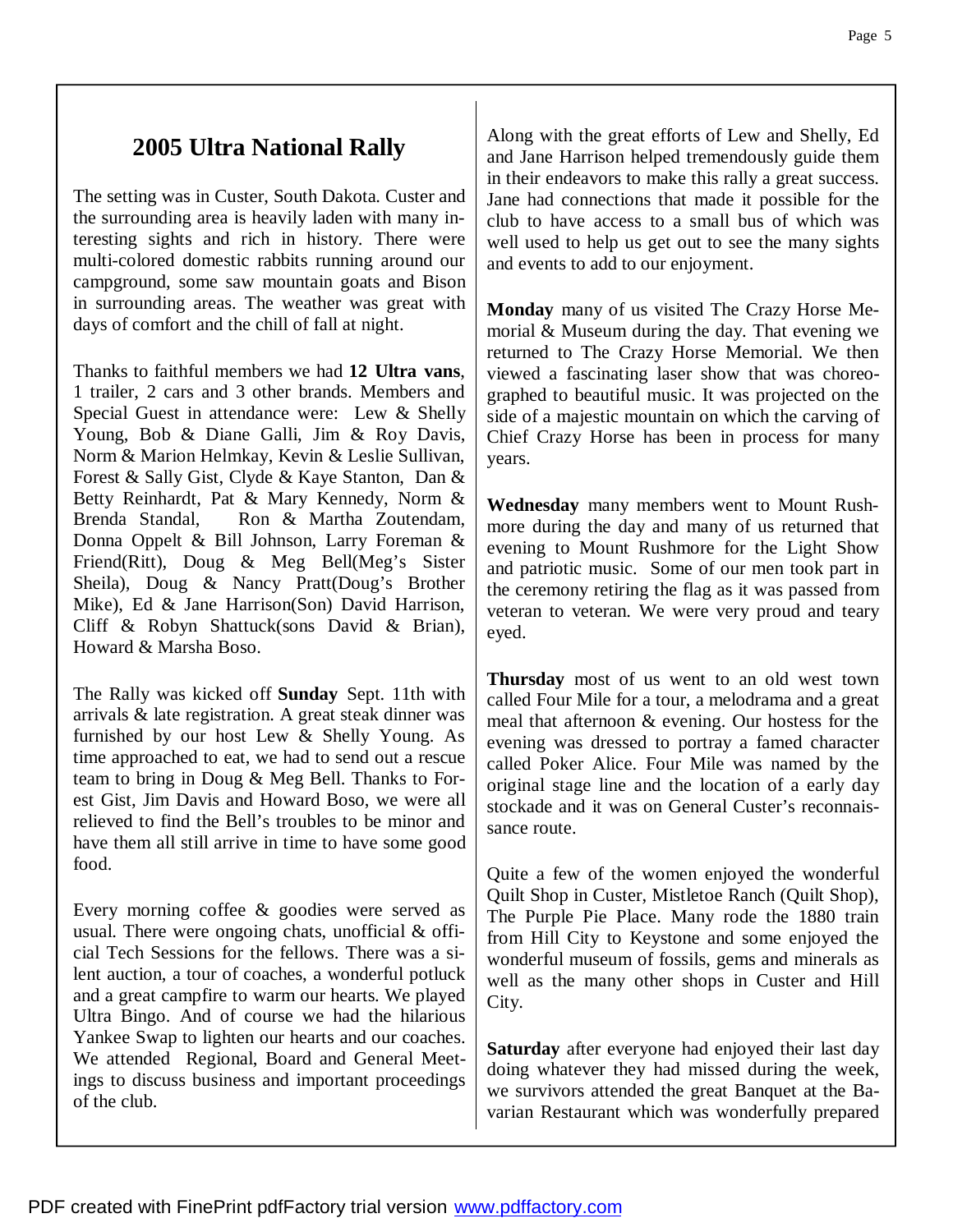for us. The banquet room had been specially decorated by Jane Harrison's special friend Phylis to reflect nature in the local area. After the meal our great President released old officers, recognized each one for the service rendered and installed new officers. He made the presentation of the Earnest Newhouse Award at the conclusion.

**Sunday** morning most of us bade a farewell to our dear friends and journeyed toward our homes until the next Rally…

Reported as witnessed by….**Marsha Boso**





Pictures by: **Jim and Roy Davis**





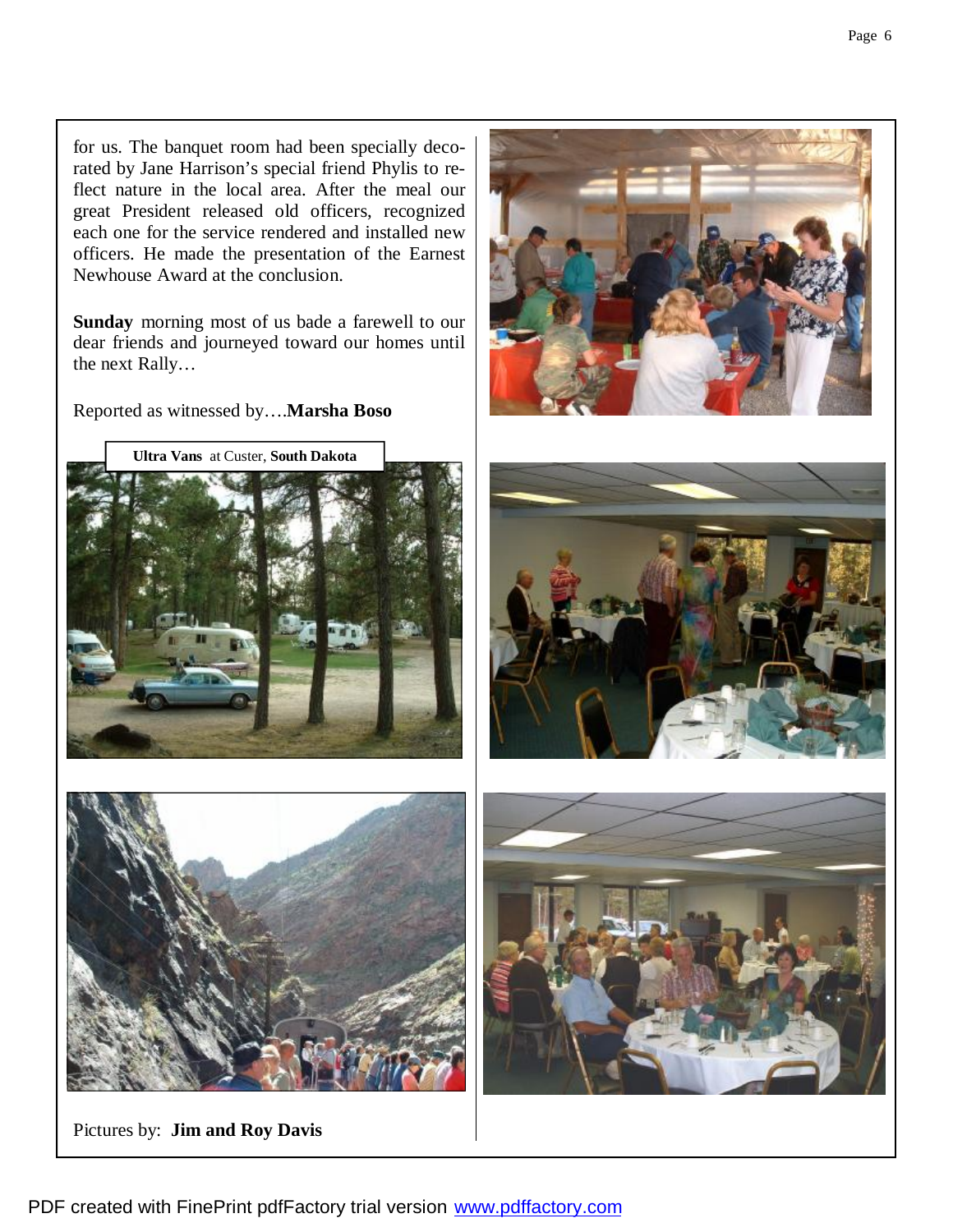|                                                                  | Ultra Van Motor Coach Club Inc. |            |  |  |  |
|------------------------------------------------------------------|---------------------------------|------------|--|--|--|
|                                                                  | 2005 General Membership Meeting |            |  |  |  |
| <b>Custer, South Dakota</b><br>September 15, 2005                |                                 |            |  |  |  |
|                                                                  |                                 |            |  |  |  |
| Minutes submitted by Roy Davis, Secretary                        |                                 |            |  |  |  |
| The meeting was opened by President, Lew Young at 10:02 a.m.     |                                 |            |  |  |  |
| Treasurer Marion Helmkay gave the Treasurer's report as follows: |                                 |            |  |  |  |
| <b>Opening Bank Balance</b>                                      |                                 | \$3,318.24 |  |  |  |
| <b>Receipts</b>                                                  |                                 |            |  |  |  |
| 2004 Rally registration, banquet and camping                     | \$3,498.50                      |            |  |  |  |
| Dues                                                             | \$2,125.00                      |            |  |  |  |
| Merchandise                                                      | \$<br>151.75                    |            |  |  |  |
| Raffle                                                           | \$<br>46.00                     |            |  |  |  |
| Donations                                                        | \$<br>2.00                      |            |  |  |  |
| <b>Sheriff Fines</b>                                             | \$<br>1.50                      |            |  |  |  |
| Total                                                            | \$5,824.75                      | \$5,824.75 |  |  |  |
|                                                                  |                                 | \$9,142.99 |  |  |  |
| <b>Expenses</b>                                                  |                                 |            |  |  |  |
| Ultra Sounder Newsletter                                         | 900.00<br>\$                    |            |  |  |  |
| Banquet                                                          | \$<br>820.00                    |            |  |  |  |
| 2004/2005 T shirts                                               | 716.43<br>\$                    |            |  |  |  |
| Camping                                                          | 684.00<br>\$                    |            |  |  |  |
| Roster                                                           | 648.97<br>\$                    |            |  |  |  |
| Gifts 2004 Rally                                                 | \$<br>315.70                    |            |  |  |  |
| Postage                                                          | \$<br>253.85                    |            |  |  |  |
| Deposit 2005 Rally                                               | \$<br>200.00                    |            |  |  |  |
| Stationary                                                       | 163.62<br>\$                    |            |  |  |  |
| Tarp & Appliance Delivery                                        | 105.64<br>\$                    |            |  |  |  |
| Pot Luck meat & breads                                           | \$<br>82.40                     |            |  |  |  |
| Bank Charge - Stop Payment on Dues Check                         | \$<br>35.00                     |            |  |  |  |
| CORSA                                                            | 20.00<br>\$                     |            |  |  |  |
|                                                                  | \$4,945.61<br>Total             | \$4,945.61 |  |  |  |
| <b>August 31,2005 Closing Bank Balance</b>                       |                                 | \$4,197.38 |  |  |  |
| <b>CD Maturing November</b>                                      |                                 | \$2,608.75 |  |  |  |
| <b>Club Financial Position August 31, 2005</b>                   |                                 | \$6,806.13 |  |  |  |
| Ultra Emergency Fund - CD Nov 2005                               |                                 | \$2,487.48 |  |  |  |

PDF created with FinePrint pdfFactory trial version [www.pdffactory.com](http://www.pdffactory.com)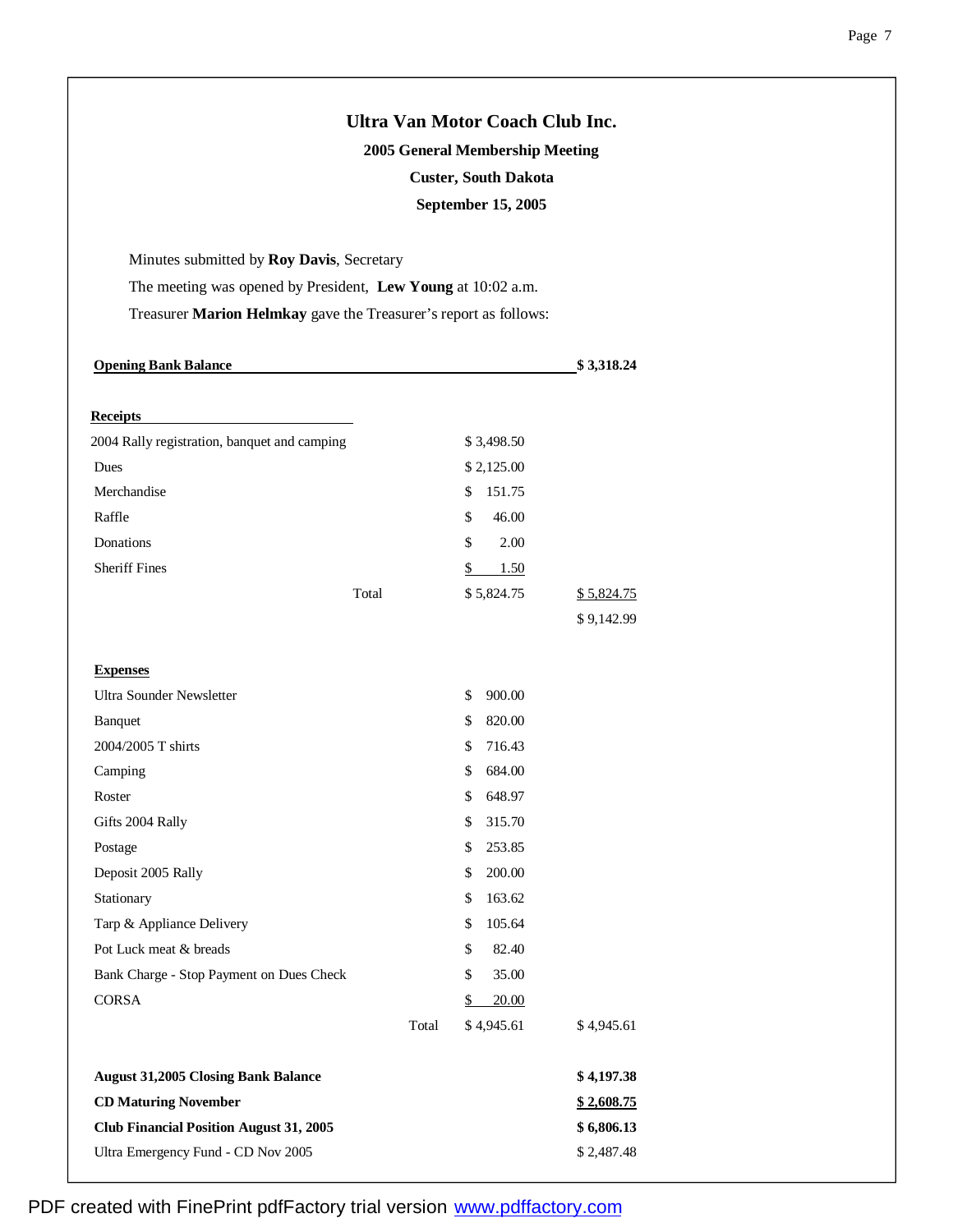**Wagon Master Diane Galli** gave her report as follows: 12 Ultra Vans, 3 cars, 1 trailer, 3 Other Brand Coaches and 1 guest in a Class C RV.

**Old Business** - Changes to Bylaws - Doug Bell and Forrest Gist counted ballots. Previously, a vote by the general membership at a national rally was required to change dues. Now, the Treasurer recommends and the Board of Directors approves. President Young added that dues will probably be reduced as a result of our CORSA chapter status, which will mean fewer insurance expenses. In future, membership voting will be accomplished via mail-in ballot as opposed to in person at a national rally. A change has also been made to requirements for the "ERNIE" award. Hosting two regular rallies or a second national rally will now qualify an individual. Another authorized change was made regarding the newsletter, which is now referred to as the "newsletter" and not by a particular name.

Results of the election of officers for 2006 are as follows:

 President - Lew Young Vice President - Ron Zoutendam Secretary - Roy Davis Treasurer - Diane Galli Eastern Director - Norm Helmkay Western Director - Bob Galli Newsletter Editor - Jim Isbell

**Housekeeping** details regarding combing of clubs - in future, send all newsletter articles to Jim Isbell at "Whales on Wheels". Bob Galli reported that only 17 GUV members are paid through 2006 For those who are not already UVMCC members, those GUV dues will transfer to UVMCC. If .you are already a member of UVMCC, your GUV dues will be credited to your UVMCC dues.

**New Business** - Merchandise Chairperson, Marsha Boso reported sales of \$32. Betty Reinhardt recommended the we eliminate the term "Crafts" from the agenda of national rallies and instead refer to "Ladies Activities". This was approved. Jim Davis outlined plans for Ultra Week 2006 in Mountain View, Arkansas, and handed out brochures for Ozark RV Park.

At 10:45 a.m., Howard Boso moved and Forrest Gist seconded that the meeting be adjourned; this was approved..

## **Acceptance of the 2005 Earnest Newhouse Award**



Due to the extreme shock and disbelief and being prepared with a speech for a more deserving recipient, I found myself at a loss for any meaningful words of gratitude. I am still not convinced that I should be counted among the other

prestigious reciprocates of this award, but I do feel very honored to have been chosen for this award in 2005. I will strive to do more of that which shall make me more worthy of this honor.

I would like to thank all those who had voted for me and extend a special thank you to the very special person who nominated me.

I love the people of the Ultra club and have thought of you as a special family. You have given me much love and acceptance and I have a great desire to help preserve the Ultras and help keep the club alive. With Much Love & Gratitude...**Marsha Boso**

Lew Young presenting 'Ernie' to Marsha Boso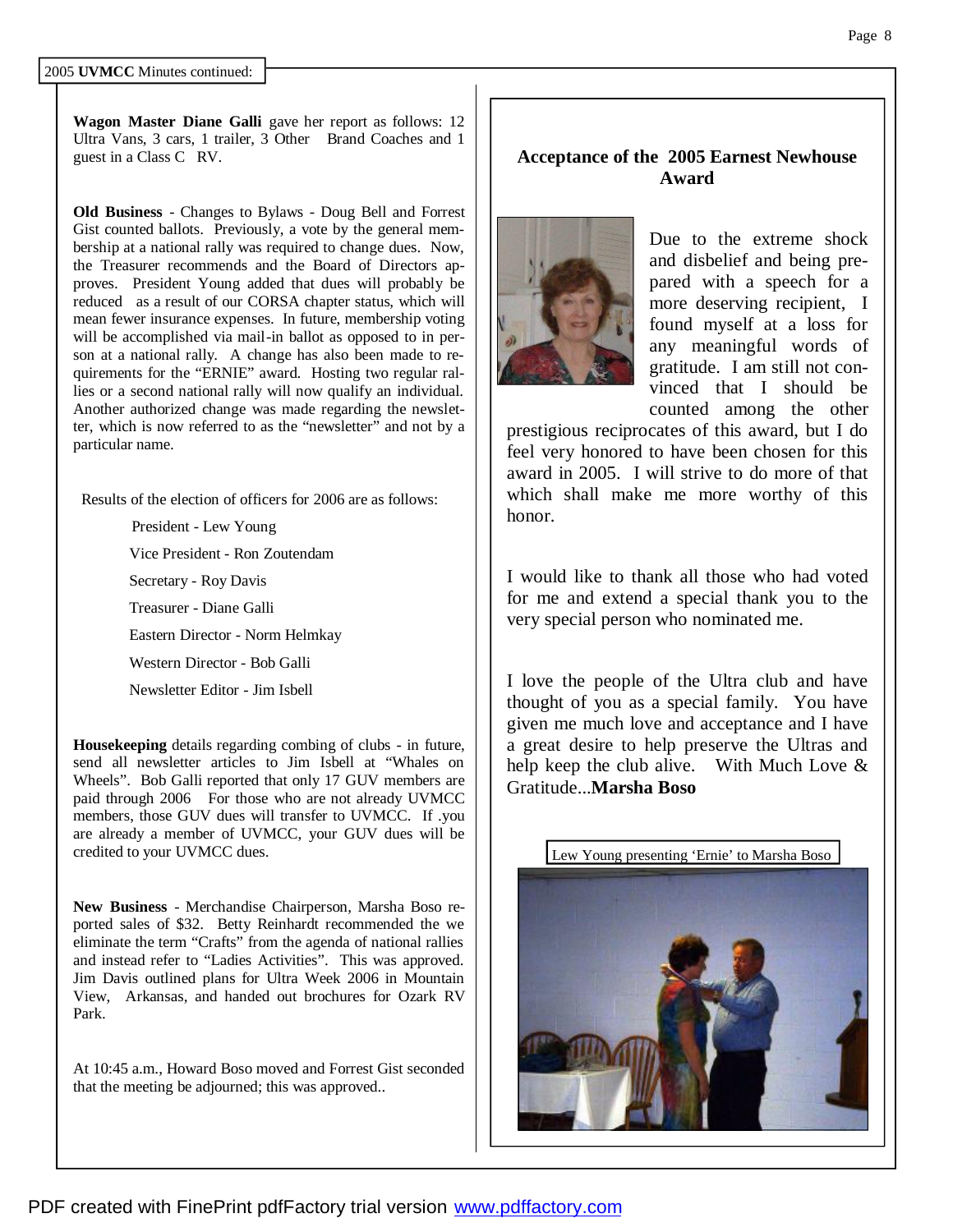# **SCHEDULE OF UPCOMING EVENTS**

| Dates    | Event                              | Hosts                                    | Where (see Flyers on next pages) |
|----------|------------------------------------|------------------------------------------|----------------------------------|
| 10/28/05 | <b>GREAT WESTERN FAN BELT TOSS</b> |                                          | Palm Springs, California         |
| 02/13/06 | WESTERN WWINTER MEET               | <b>Boso's</b>                            | <b>Apache Junction, Arizona</b>  |
| 03/20/06 | <b>EASTERN SUMMER RALLY</b>        | McMasters & Standal Port Orange, Florida |                                  |
| 07/25/06 | <b>CORSA NATIONAL CONVENTION</b>   |                                          | <b>Buffalo, New York</b>         |

# **ULTRA VAN EASTERN SPRING RALLY**

March 20-25, 2006

(Monday – Saturday)

At

## **Nova Family Campground**

1190 Herbert

Port Orange, FL 32129

**Website**: gocampingamerica.com/novafamily/

e-mail: friends@novacamp.com

Phone: (386) 767-0095

**Hosts**: Jean McMasters and Norm Standal



Come enjoy the Florida weather. This location is near beaches, tallest lighthouse in Florida, and botanical gardens. There is an abundance of restaurants. We look forward to seeing youthere. You must call to make your own reservations.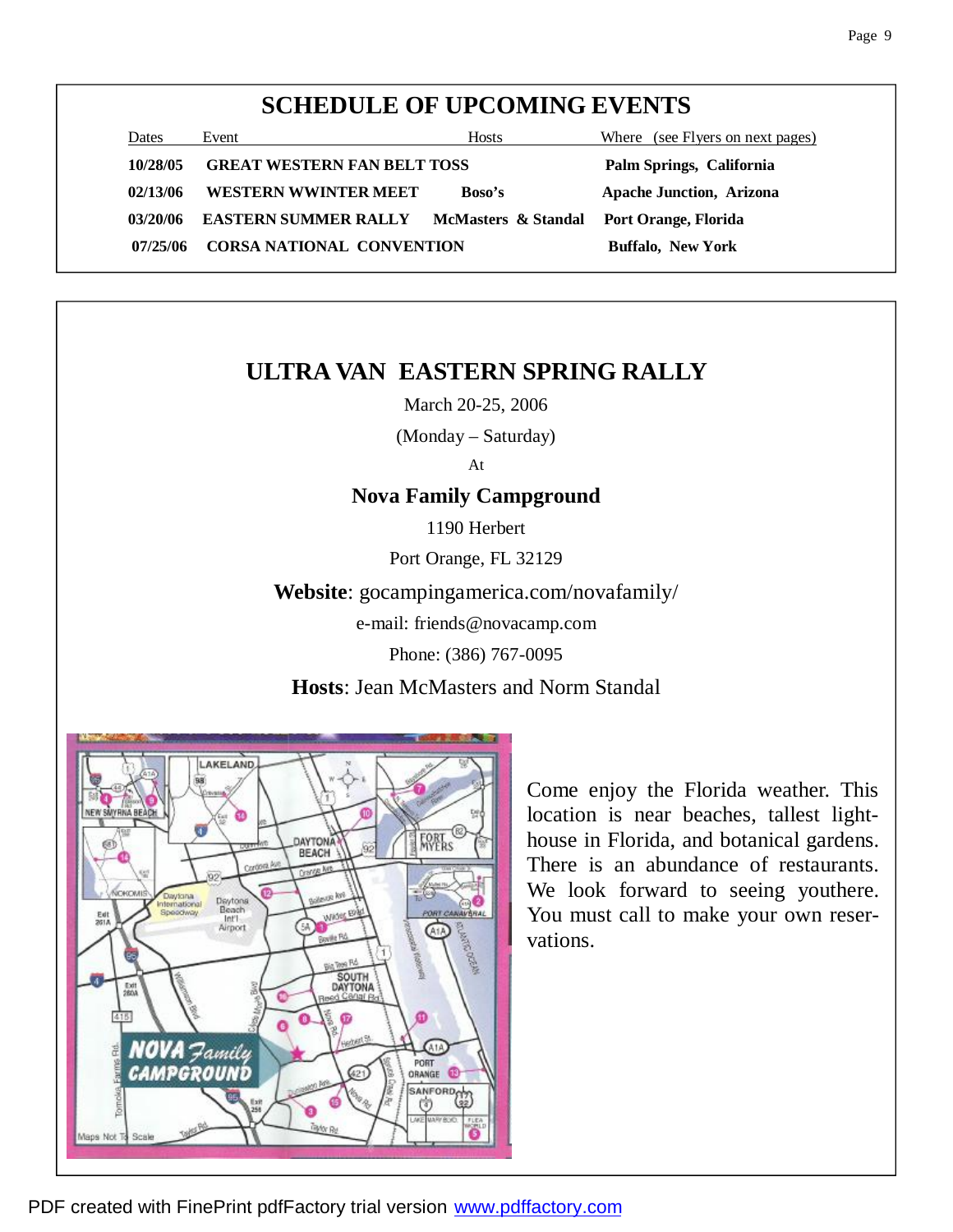



# **Winter Western Regional Meet 2006**

**Hosts: Howard & Marsha Boso**

1536 West Roundup Street Apache Junction, Arizona 85220

**Phone**: (480) 288-2636 **Cell Phone:** (480) 518-4103

**E-Mail:** Hamboso@juno.com

**Dates:** February 13 - February 17, 2006

Come join us for fun in the sun. Enjoy good fellowship, fun & food. Plenty of parking, electricity & water available. No sewage dump(come with empty tanks). Local interests include shopping, great restaurants, dinner theater & old western town. Welcome barbeque will be given on the second night(Feb. 14th at 6:00PM).

**Directions**: Exit Freeway I-10 going east on I-60. Exit I-60 at Ironwood exit and head north going past Southern, Broadway & Superstition Boulevard. Still heading north turn right on second street on east side (Ironwood). We are the second house on the north side of the street. Watch for signs.



**Don & Julia Reiman** purchase Uv#337 from **Jean McMasters.**



I would like to take a moment to thank everyone that has helped me do this newsletter. As Editor, my job was to take whatever was submitted and put it into a pleasing form. I hope I have. 'Thanks for the Memories!" jim howell

PDF created with FinePrint pdfFactory trial version [www.pdffactory.com](http://www.pdffactory.com)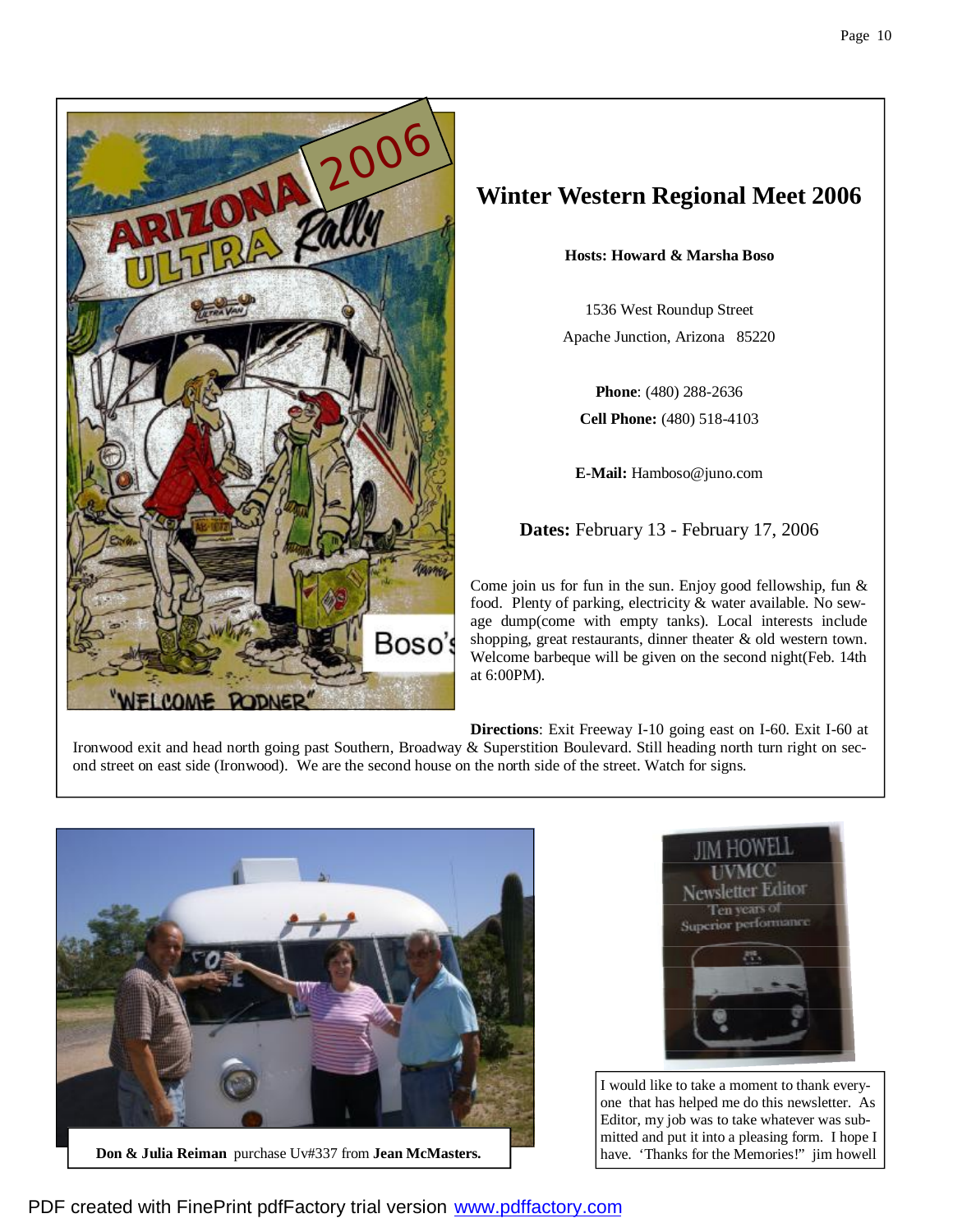# **SOME DAYS NOTHING GOES RIGHT**

By Roy & Jim Davis

 It was a busy and cold winter so Beau's water system had not been pressurized, the rest of the coach underwent its normal trip preparation. Anticipation runs high for the EMU spring rally after four long months of no Beau trips. First on our trip agenda was to be our first attendance at the Low Country Corvair meet in Myrtle Beach. To avoid Atlanta traffic, we decided to chance crossing the Appalachian Mountains in early March. The weather was in the low 30's but dry as we left for the **Newport, TN, KOA**, so we traveled with dry tanks. The KOA was very nice but a little close to I-40 for our liking. The next day saw snow showers and temperatures in the high 30's. Even with headers, Beau's engine heat kept us at a toasty 75 degrees. I used the new South Carolina centralized park reservation system to pick our spot on the beach at **Myrtle Beach State Park**. Wow, what a place! On the Grand Strand only 3 miles from downtown, it is two miles of unspoiled beach, a fabulous pier and RV sites amongst Live Oaks. MBSP definitely ranks as one of the top five parks in which we have stayed. We settled in to spot 339 and hooked up. I turned on the water while Roy, inside, checked for leaks. Then the cold water line separated from the sink faucet in the bathroom. Roy got a face full of water before I got it shut off. As it was only four o'clock, we made a quick nine mile trip miles to Home Depot for sink parts. I fixed the water line in the Home Depot parking lot and pressurized the system from the tank to be sure I didn't need more parts. About 9pm, returning to the park, we discovered that our site and those adjoining had lost power. A fully functional vacant site nearby was commandeered and the remainder of the night passed uneventfully. The next day, Friday, we drove down to Georgetown, SC. This was the center of rice and indigo production for the colonies. We did the tourist things and then headed back for the welcome party at the Corvair meet.

needle off the seat making it hard to idle (flooding). We limped in to the hotel parking lot following another Corvair who led us into a dead end. With three security guards directing us, we were able to get turned around and wonder of wonders, Beau decided to idle properly again. We spent the evening with new and old Corvair friends and finding the "lay of the land". We had a beautiful day Saturday and Beau showed well, winning his class. A wonderful banquet that evening capped a great weekend.

 Sunday we left for Manteo, NC wandering up old US-17, the coastal highway. About 20 miles north of Myrtle Beach, we hooked up with the homeward bound VA Corvair group We made an interesting convoy; Smitty & Helen Smith led in their 61 Lakewood station wagon towing the 16 ft Scamp travel trailer, the best of show Corvair, a 65 Corsa Convertible came next, Walter Carter's original showroom stock 65 Monza sedan, and Beau bringing up the rear. We turned a few heads that Sunday morning. Beau left the convoy to head for New Bern, NC, to spend the night at the KOA As we still plan to do a summer Outer Banks rally, this will be one of our stops. It began to rain that night and I discovered Beau had a roof leak at the foot of my bed. A little plastic and a bath towel took care of the problem. The next day we were trundling east on US-264, just outside of Englehard when I felt the symptoms of a broken valve spring. As it was still raining, we limped 60 miles (at 25 miles per hour) to a Manteo campground, only to find it was out of business. A quick call to the Chamber of Commerce located another small RV park only 25 miles away in Nags Head. While exiting the coach to ask for directions, Roy tripped and fell hard, in an asphalt parking lot. Luckily, nothing was broken, it just felt that way. An hour later we were parked. The RV park is the top of a sand dune and it was windy, raining and 37 degrees, as I changed out the valve spring. For this trip, I remembered to bring all the proper tools (yea!). Then, I noticed water was running out of the fresh water tank and the area under and in front of the kitchen sink was wet. Thinking it was the fresh water lines leaking, I changed them out only to discover, the kitchen sink "P" trap had corroded out. At this point we wimped out; the decision was made

In town, Beau swallowed something that held a carb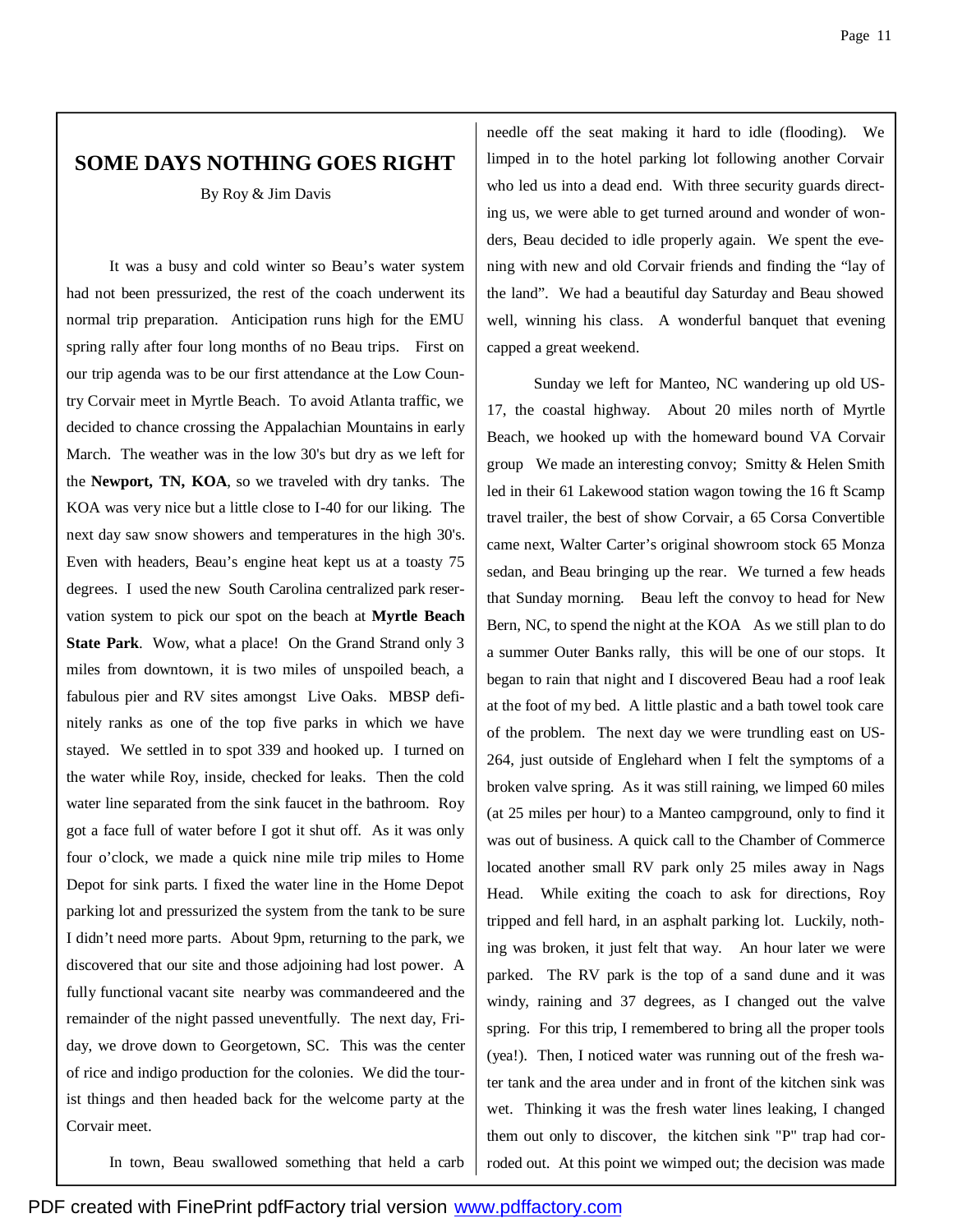to use the bathroom sink exclusively until we got to Christmas, FL. As the water leak over my mattress was getting worse, we stopped for some silicone to reseal the clearance lights. Tuesday, we traveled up NC-12 to its end, at Corolla, NC, to see how the restoration of Whale Head State Park (a former estate) was going and to visit the last of the seven great lights on the NC coast, Currituck (Roy's favorite) . Tuesday night, was spent at a great little RV park in Waves, NC; on the beach at only \$28 n night, it is a rare find. It will be our home base on the NC lights rally. It rained/snowed the entire outer banks trip.

 **Wednesday**, we were off to Raleigh to visit with my parents and to visit with our grandson and his parents. When in the Raleigh area, we highly recommend you stay at **Falls Lake SP**. Other than another night of rain, the three days in Raleigh were pleasant. I picked up a "P" trap at Lowes on our way out of Raleigh, **Saturday** morning. Saturday noon, Beau hit a huge pothole, on I-95 in the rain (of course), breaking the left front shock. We limped into The Flying J in Dunn, SC, the spring firmly against the shock. Next to the Flying J was a truck repair shop that would straighten and weld the shock back together. I removed the shock; had it welded; and replaced it in three hours. Beau decided to spend the night at Point South, SC, KOA. It was good we stopped early as the KOA was completely full, but we were able to fit into the last spot; a 25 foot pull-in. **Sunday**, we stopped at Advance Auto in Titusville (15 miles from Christmas) to get replacement shocks. The shocks I needed were not in stock (surprise). The shocks should be in by 4 pm Monday. We arrived at Christmas Airstream Park for the EMU rally to find it was very soggy from all the recent rains. **Monday**, I went to get the shocks and found what had arrived were for a 68-72 Nova, not a 62-67 Chevy II. I reordered shocks. **Tuesday**, I picked-up the correct shocks and changed out the welded one. It rained another 1.5 inches Tuesday night and the roof really leaked in spite of my best sealing attempts. Beau now has a moat surrounding him (as do all of the other rally vehicles) and the fire ants are moving to high ground. *Twenty inches* of rain in Christmas in the last 20 days.

 **Wednesday** we ran the A/C and the heater to dry out the coach. I finally got around to changing the kitchen "P" trap out by borrowing a very big slip jaw wrench from Vince Murray. The group went out to eat Friday and we took Beau. I discovered the left front spring had partially collapsed. It tore the aluminum around the tire on the way back to Christmas. I stopped at Advance Auto for the fourth time in a week and bought two rubber spring spacers to lift the front end until we got home. I jacked the left front and inserted the spring spaces. It helped but it did not completely cure the problem. It rained again Friday afternoon. Beau now has two wheels in his moat. We left Christmas a day early, Saturday, to avoid predicted severe weather. Just outside Jacksonville, we hit the predicted heavy weather in construction. It took us three hours to make the last 20 miles into Jacksonville. We made it as far as Macon, Ga, 400 miles by night fall. The weather prediction for the night was for scattered showers. The tornado sirens went off at 11 pm and we alternated between a tornado watch and warning the rest of the night. It rained another two inches that night, and there were local flood warnings by morning. My bed is soaked at my feet (only my bed), but we should be home by night fall. We ran out of the bad weather at Atlanta and the trip went great until ten miles from Murray, when the sky turned full black, at 3 pm, and the wind and rains came to stay. We were on a familiar divided four lane so we crept on at 10 mph. Most cars stopped along the road side; those that did not tucked in behind Beau.. The sky was clear as we turned into our driveway. It was good to be home. Beau may dry out along about July.

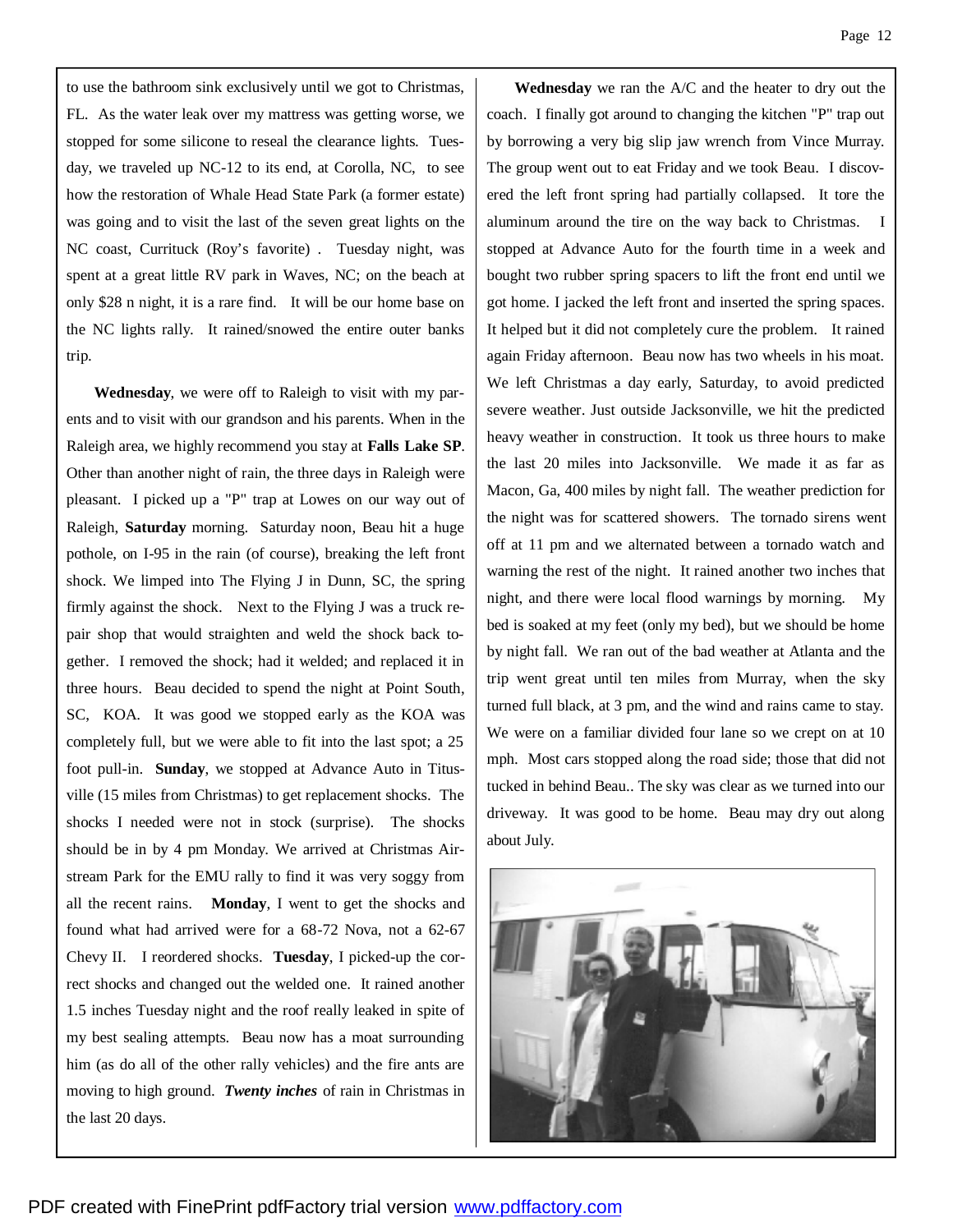### **Finch's 2005 Summer Vacation**

Richard and Gayle Finch

Gayle and I and our 2 cats took a major trip in our 3 ton Corvair (Ultra Van) this summer. The trip was equal to nearly **1/3rd of the way around the world**, and we did it with only one set of points and condenser plus one fuel pump kit. Every summer we drive our Corvair powered Ultra Van to Oshkosh, Wisconsin and I spend about 2 weeks in working for the EAA during the annual fly-in.

This year was different. First we drove to Chama, NM then to Colorado to 10,000' elevation, then we drove back home to install a generator in the closet (see photos) so that we can have 110 volt roof air conditioning for the hot trip across the USA in July and August. It is a good thing that we had the generator on this trip because on our way to Oshkosh, we encountered 111 degree temps in Nebraska. After we did the EAA Air show, ( at which I turned 70 and retired from active money-making), and then after the show, we drove about 70 miles over to Manitowoc, Wisconsin and put ourselves and the Ultra Van on the ferry and sailed across Lake Michigan to Ludington, MI where we visited with **Clyde and Kaye Stanton**, who own **Ultra Van #392.** Then we drove into Canada and stopped for 4 days at Niagara Falls. The next leg of the trip was to the Finger Lakes area of New York (beautiful area) and then on down into Pennsylvania where we then visited with **Doug and Nancy Pratt**, who own **Ultra Van #373** and who live on a beautiful old farm with a restored old farm house.`

The next leg of the trip was into Massachusetts where we had an appointment to meet with Cal Clark and officially shake hands on his takeover of my book " **How to Keep Your Corvair Alive**". Cal will now be the official publisher of that book that I wrote over 30 years ago. That was a great visit and I highly recommend that any Corvair owner should drive up to Shelburne Falls, MA to see the really neat little town there, and do the annual, once a year car show at Clark's.

Unfortunately, I hit the wrong delete button and lost all my pictures of Clark's employees laying on the parking lot, looking under our Ultra Van! Cal even donated 3 sets of points and condensers to the trip.

After that very memorable visit, we headed on up the East Coast, through Maine, New Brunswick and into Prince Edward Island, Canada. Gayle has always been a fan of the Green Gables books, so we stayed at a KOA Kampgrounds for 5 days and ate lots of lobsters while we took in all the "Anne" sights and the really pretty farms and all the far Eastern scenery. ( It was kind of scary to be in a foreign country where they had no Corvairs!)

We trundled our way back home by way of Maryland, Virginia, Kentucky, Tennessee, Arkansas as, Oklahoma, and of course Texas and into New Mexico. In Knoxville, Tennessee, we spent the night parked in **Jim** and **Rosemary Howell's**  front yard, owners of **Ultra Van #216**. (see photos). We headed west on I-40 with blue skies, but ran into 'buckets' of rain as we hit the outer bands of Hurricane Katrina around Nashville. After creeping at 10 mph the skies cleared enough for us to continue our trip. Our odometer showed **7,890 miles** as we parked in front of our house after the trip. We were gone a total of 48 days. The 110 HP engine, Powerglide trans and differential were running just great as we arrived home and in fact we also did a 2 night camp-out at White Sands this past week-end.

During that long trip, I made the decision to buy a Zenith Kit Plane and put a Corvair engine in it. We will drive the Ultra Van to Missouri in December and pick up the kit. I will be able to fly the 2-place, 138 mph airplane with only a driver's license. I will tell you more as the days go by.



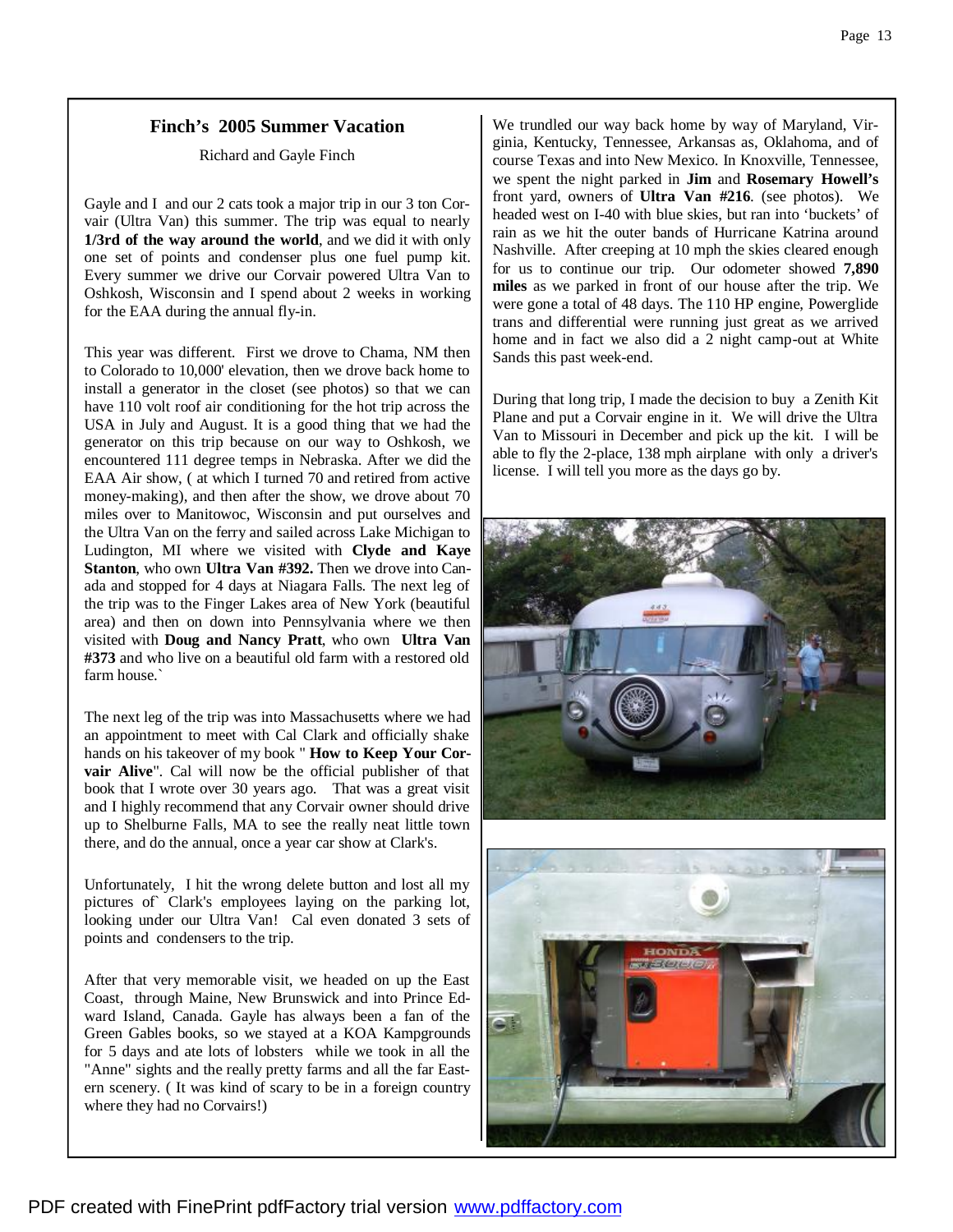## **TECHNICAL WHALE TALES** -- **TIPS AND ARTICLES**

"Technical Whale Tales are a collection of technical tips and articles submitted by Ultra Van Motor Coach Members. While these tips and article have been reviewed for content and are believed to be workable and acceptable, there is no guarantee implied that they will work correctly. The Technical editor, the author, and the Ultra Van Motor Coach Club assume no liability for problems that may result from the use of these tips and articles." Please submit any tips or articles to me: **James Davis**, 312 Butterworth Rd, Murray, KY 42071, **E-mail** <jld@wk.net>

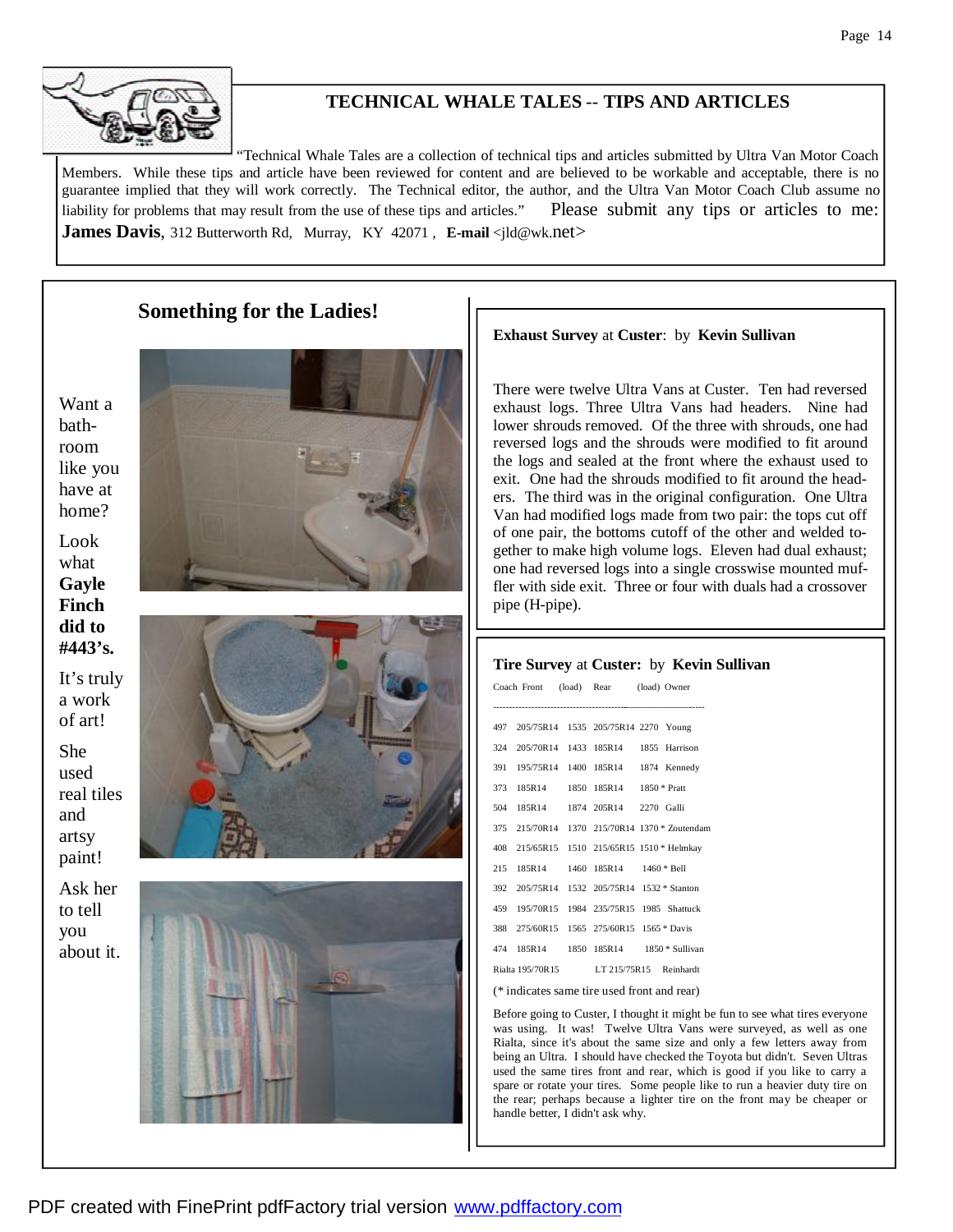## **Coaches and Parts For Sale**

**'66 Ultra Van #227:** This coach has been converted from a "stock" Corvair powered Ultra Van with inadequate drive train and brakes (2 -speed Powerglide transmission and single line manual brakes) to a vastly improved very driveable motorhome that accelerates and stops easily due to the conversion to a 4 speed





manual transmission and dual power brakes. The conversion required a great amount of time, labor, parts and design effort but the results are very gratifying. The engine has been replaced by a high performance van block engine ( for easy oil servicing) that incorporates balanced rods, TRW pistons, OT-10 camshaft, 140 exhaust manifolds & mufflers, Allison/Crane electronic ignition, electric fuel pump and central permanent air filter Other features include: Hydraulic clutch, 3.55 gears, positraction, heavy duty A-arms, entire front end reinforced per Ryerson manual, '63 Spyder steering wheel & instrument panel (tach & cyl head temp gauges) Stainless steel water and holding tanks. Cherrywood Formica interior, Propane 3 burner stove , water and space heater Custom anti-theft circuit, new tires, spare parts including original style foam bumpers, larger rear window, misc. Items. Needs paint, carpet, drapes. **\$4,900. Jim Amos** 840 E Foothill Blvd, Spc 162 Azusa, CA 91702 626-334-6497 **j\_h\_amos@hotmail.com**

**Ultra Van #397** is for sale. Pete really enjoyed his time with the coach and the club and I'm sure he would want it to stay with the group that knows what they are about! Let me know if you would like any information or pics. Email me at: **jkonline@carolina.rr.com** or 704-231-5782 I'm Jim, Pete & Rose's son in-law**.**

Here are some of the modifications that he had made on UV 397: Installed turbocharged Buick 3.8 V6 & 4 speed overdrive trans. w/overdrive. has factory electronic ignition & knock sensor. Engine firewall easily removable w/o tools, Storage over rear wheel wells & under floor at front of coach, Temperature sensors on rear bearings, trans. diff. eng. oil, water, refrig. & outside. Halogen head & tail lights, Second set of shocks in rear & air shocks in front. Modified front seat pedestals with start and deep cycle battery. installed. bucket seats. Battery. switches moved to drivers area. Dual battery. Isolator. 300 W inverter for refrig., TV & etc.. Vacuum & turbo boost gauges. Transmission cooler. Modified & fiberglassed inside of black & gray water tanks, bridged them for 60- gal. capacity w/dump valves. Turn signals on side of coach above wheel wells. Modified rear spindles for bearing tap on & off. Electric fuel pump for faster initial start up after extended none use. Reinforced turnbuckles for rear suspension.



**1968 Ultra Van # 417**, completely original inside and out, 9745 original miles ! 110 hp Corvair engine and powerglide transmission, I am the second owner but have all the original factory delivery papers including " it's ready to pick up " telegram ! It has been in storage for 16 years so it will need complete restoration and paint. **\$3000 Firm John Howell** Lenoir City, TN (865) 986-8898 UV417@bellsouth.net





### **Ultra Van #530** is for sale. Year made 1970. Asking price is **\$12,000.00 OBO**.

**Description**: 88 Blazer Engine and Transmission 4.3L V6 Computer Controlled Throttle Body Fuel Injected, 700 R4 Overdrive Auto Transmission, New Radiator, Hoses, Water Pump & Exhaust System & Harmonic Balancer New Holley Electric Fuel Pump w/Pressure Gauge & Regulator set at 14PSI. Less than 5,000 miles on tires, rebuilt rear bearing assemblies, rear calipers, front wheel bearings, brakes, steel steering bellcranks & more! Microwave in place of oven. A/C - D/C Tv with VHS player, CB/Radio, AM/FM Radio w/tape player, 4,000 Onan Generator in Bottom of Closet, 750 Watt Invertor, Roof A/C, Dual batteries, Repainted in 1992 in original color. Everything else is original, in good condition. The coach is located in Vidor, Texas, garaged since 1993. Call me at 409-786- 4118 or email if interested. **Fred Bozeman**



**1969 Ultra Van #544** is a V8 with a Chevrolet 350 motor in it at this time. It runs very well. There is a transmission front seal leak which I'll be taking care of in a couple weeks. I've redone the brakes - new cylinders up front, new rotors and calipers in the back, new bearings as well, dual Master Cylinder as well. I've removed the nasty carpet and rotten plywood from the floor and will re-skin the floor before sale. I've removed the wall skins partially to re-wire and partly because the dark simulated Cherry was too depressing. #544 has both roof and dash air.. The Ralph's Generator is still with it. I will be handing it over to a new owner in reasonable condition for it to be driven. I'm doing that standard "**Ask \$3000 in order to get \$2750**" - less than paid and spent but due to the incomplete nature of the project I believe it's fair. **Peter Crowl** email me at: **pcrowl@earthlink.net**